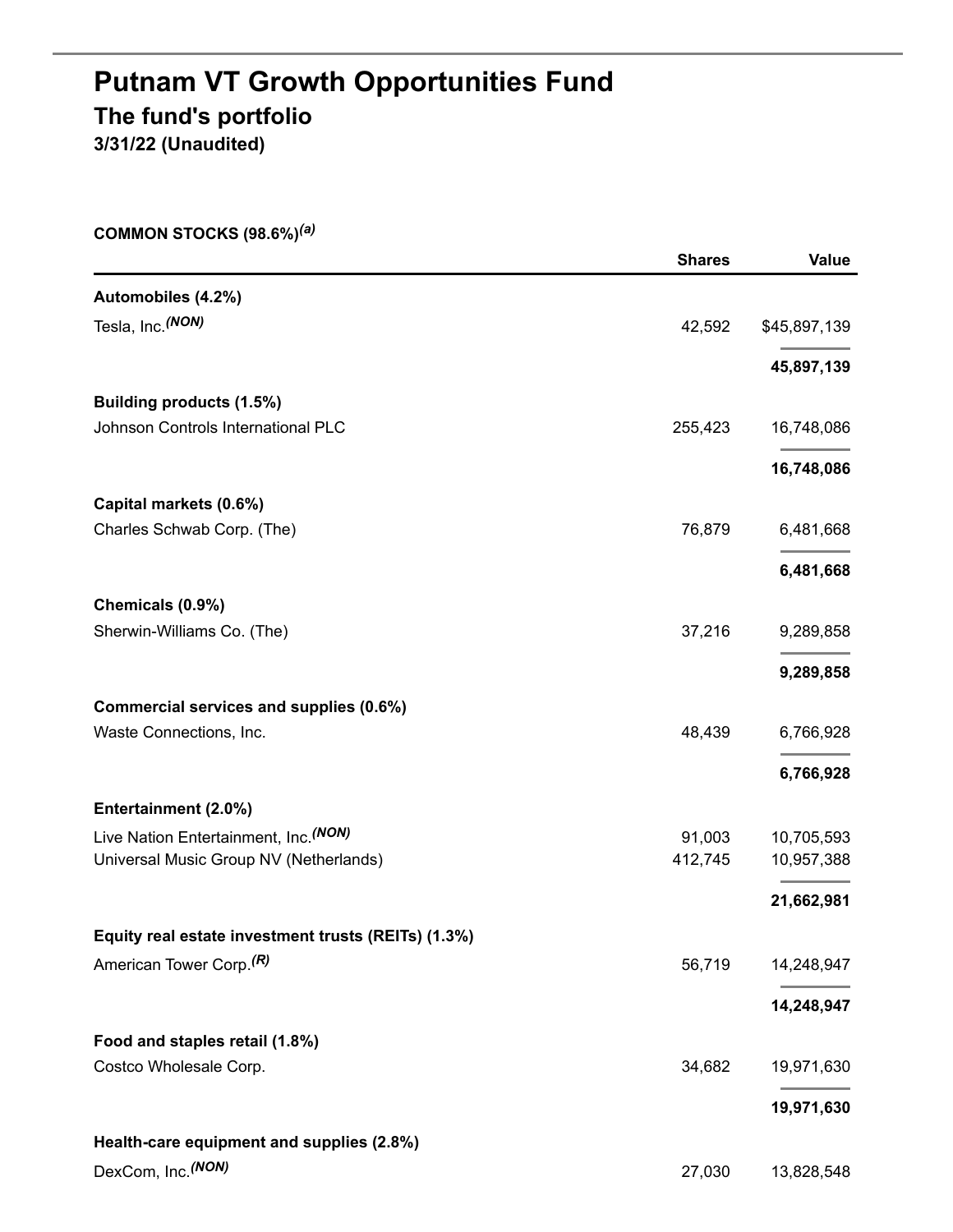| IDEXX Laboratories, Inc. (NON)              | 15,843  | 8,667,072  |
|---------------------------------------------|---------|------------|
| Intuitive Surgical, Inc. (NON)              | 27,234  | 8,215,953  |
|                                             |         | 30,711,573 |
| Health-care providers and services (3.3%)   |         |            |
| HCA Healthcare, Inc.                        | 66,010  | 16,543,426 |
| UnitedHealth Group, Inc.                    | 36,707  | 18,719,469 |
|                                             |         | 35,262,895 |
| Hotels, restaurants, and leisure (2.3%)     |         |            |
| Airbnb, Inc. Class A(NON)                   | 35,024  | 6,015,722  |
| Booking Holdings, Inc. (NON)                | 3,738   | 8,778,506  |
| Chipotle Mexican Grill, Inc. (NON)          | 6,556   | 10,371,789 |
|                                             |         | 25,166,017 |
| Interactive media and services (7.7%)       |         |            |
| Alphabet, Inc. Class C(NON)                 | 24,451  | 68,291,398 |
| Meta Platforms, Inc. Class A(NON)           | 67,749  | 15,064,668 |
|                                             |         | 83,356,066 |
| Internet and direct marketing retail (7.7%) |         |            |
| Amazon.com, Inc. <sup>(NON)</sup>           | 25,500  | 83,128,725 |
|                                             |         | 83,128,725 |
| IT Services (8.1%)                          |         |            |
| Accenture PLC Class A                       | 66,052  | 22,274,716 |
| Mastercard, Inc. Class A                    | 85,444  | 30,535,977 |
| PayPal Holdings, Inc. (NON)                 | 62,062  | 7,177,470  |
| Visa, Inc. Class A                          | 125,718 | 27,880,481 |
|                                             |         | 87,868,644 |
| Life sciences tools and services (3.8%)     |         |            |
| Danaher Corp.                               | 61,091  | 17,919,823 |
| IQVIA Holdings, Inc. (NON)                  | 63,923  | 14,779,637 |
| Lonza Group AG (Switzerland)                | 12,102  | 8,767,697  |
|                                             |         | 41,467,157 |
| Machinery (1.5%)                            |         |            |
| Deere & Co.                                 | 38,345  | 15,930,814 |
|                                             |         | 15,930,814 |
| Personal products (0.9%)                    |         |            |
| Estee Lauder Cos., Inc. (The) Class A       | 35,213  | 9,589,204  |
|                                             |         | 9,589,204  |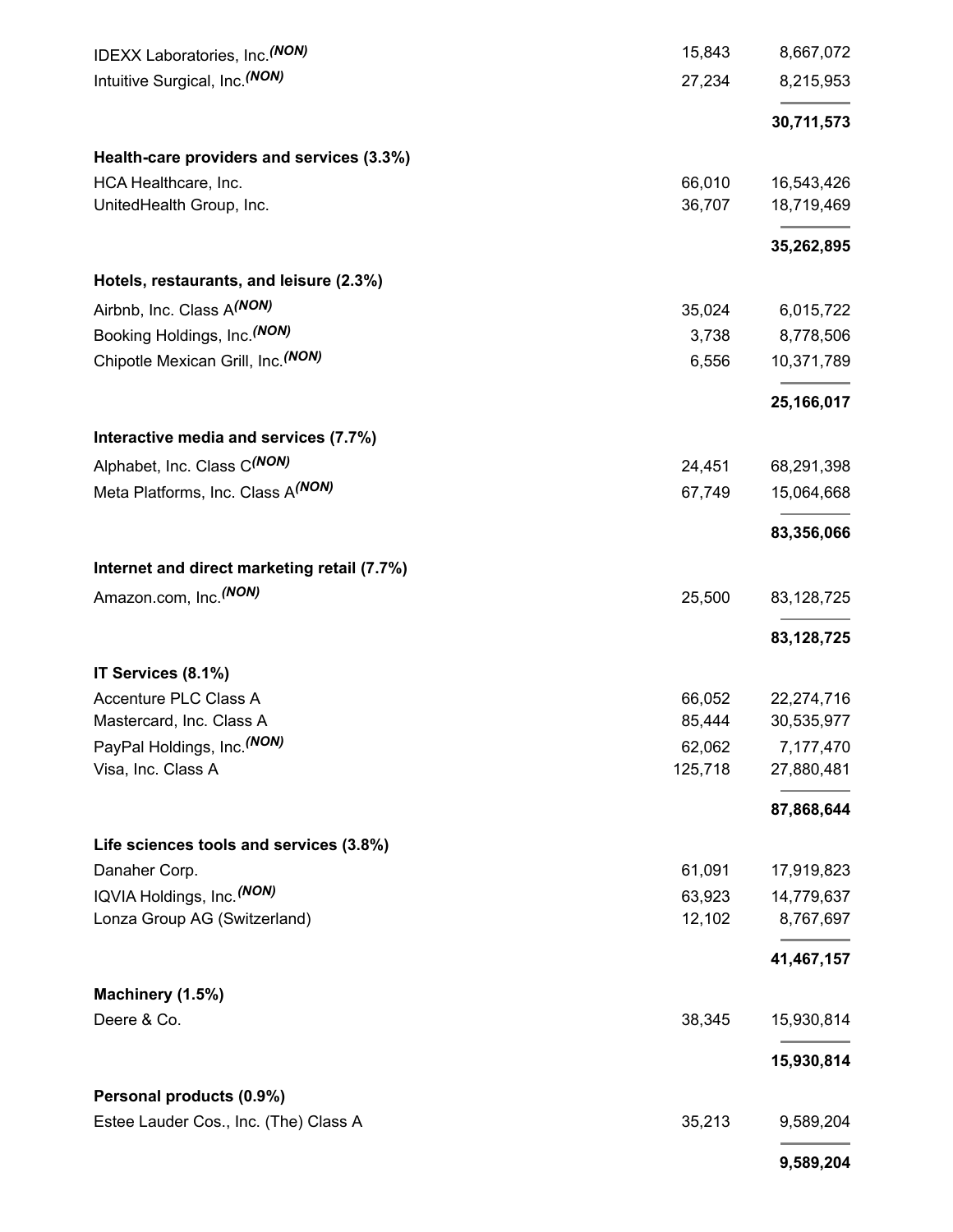| Pharmaceuticals (0.6%)                                |         |                 |
|-------------------------------------------------------|---------|-----------------|
| Eli Lilly and Co.                                     | 22,418  | 6,419,843       |
|                                                       |         | 6,419,843       |
| Professional services (0.6%)                          |         |                 |
| Equifax, Inc.                                         | 26,540  | 6,292,634       |
|                                                       |         | 6,292,634       |
| Road and rail (3.5%)                                  |         |                 |
| Uber Technologies, Inc. <sup>(NON)</sup>              | 407,891 | 14,553,551      |
| Union Pacific Corp.                                   | 84,486  | 23,082,420      |
|                                                       |         | 37,635,971      |
| Semiconductors and semiconductor equipment (5.9%)     |         |                 |
| Advanced Micro Devices, Inc. (NON)                    | 112,374 | 12,286,973      |
| Marvell Technology, Inc.                              | 198,553 | 14,238,236      |
| NVIDIA Corp.                                          | 135,860 | 37,070,760      |
|                                                       |         | 63,595,969      |
| Software (20.6%)                                      |         |                 |
| Adobe, Inc. (NON)                                     | 43,739  | 19,928,363      |
| Cadence Design Systems, Inc. (NON)                    | 105,223 | 17,304,975      |
| Intuit, Inc.                                          | 41,110  | 19,767,332      |
| Microsoft Corp.                                       | 390,087 | 120,267,723     |
| Palo Alto Networks, Inc. (NON)                        | 36,334  | 22,618,278      |
| salesforce.com, Inc. <sup>(NON)</sup>                 | 63,441  | 13,469,793      |
| ServiceNow, Inc. <sup>(NON)</sup>                     | 16,154  | 8,996,001       |
|                                                       |         | 222,352,465     |
| Specialty retail (3.6%)                               |         |                 |
| Home Depot, Inc. (The)                                | 45,922  | 13,745,832      |
| O'Reilly Automotive, Inc. (NON)                       | 17,125  | 11,729,940      |
| TJX Cos., Inc. (The)                                  | 213,179 | 12,914,384      |
|                                                       |         | 38,390,156      |
| Technology hardware, storage, and peripherals (10.2%) |         |                 |
| Apple, Inc.                                           | 634,200 | 110,737,662     |
|                                                       |         | 110,737,662     |
| Textiles, apparel, and luxury goods (2.6%)            |         |                 |
| Lululemon Athletica, Inc. (Canada) <sup>(NON)</sup>   | 35,951  | 13,130,384      |
| Nike, Inc. Class B                                    | 106,536 | 14,335,484      |
|                                                       |         | 27,465,868      |
| Total common stocks (cost \$508,711,041)              |         | \$1,066,438,900 |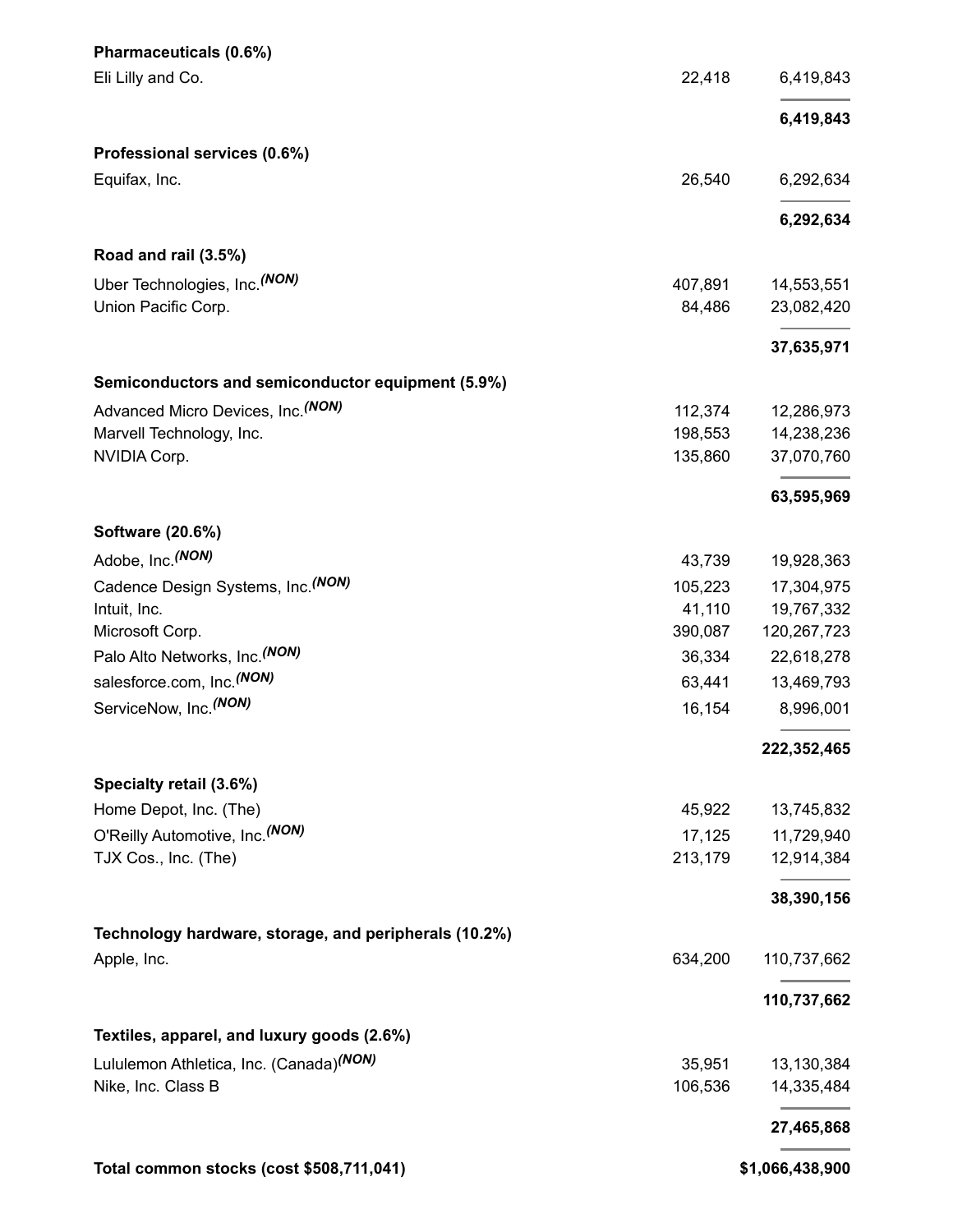## **SHORT-TERM INVESTMENTS (1.1%)** *(a)*

|                                                                                                                                                                                                                                                                                                                                                                                        | <b>Principal</b><br>amount/shares | Value           |
|----------------------------------------------------------------------------------------------------------------------------------------------------------------------------------------------------------------------------------------------------------------------------------------------------------------------------------------------------------------------------------------|-----------------------------------|-----------------|
| Interest in \$384,728,000 joint tri-party repurchase agreement<br>dated 3/31/2022 with BofA Securities, Inc. due 4/1/2022 -<br>maturity value of \$12,293,102 for an effective yield of 0.300%<br>(collateralized by Agency Mortgage-Backed Securities with<br>coupon rates ranging from 2.000% to 4.500% and due dates<br>ranging from 2/1/2042 to 3/1/2052, valued at \$392,422,560) | \$12,293,000                      | \$12,293,000    |
| Total short-term investments (cost \$12,293,000)                                                                                                                                                                                                                                                                                                                                       |                                   | \$12,293,000    |
| <b>TOTAL INVESTMENTS</b>                                                                                                                                                                                                                                                                                                                                                               |                                   |                 |
| Total investments (cost \$521,004,041)                                                                                                                                                                                                                                                                                                                                                 |                                   | \$1,078,731,900 |

# **Notes to the fund's portfolio**

Unless noted otherwise, the notes to the fund's portfolio are for the close of the fund's reporting period, which ran from January 1, 2022 through March 31, 2022 (the reporting period). Within the following notes to the portfolio, references to "Putnam Management" represent Putnam Investment Management, LLC, the fund's manager, an indirect whollyowned subsidiary of Putnam Investments, LLC, references to "ASC 820" represent Accounting Standards Codification 820 *Fair Value Measurements and Disclosures* and references to "OTC", if any, represent over-the-counter.

*(a)* Percentages indicated are based on net assets of \$1,081,211,579.

*(NON)* This security is non-income-producing.

Affiliated company. For investments in Putnam Cash Collateral Pool, LLC and Putnam Short Term Investment Fund, the rate quoted in the security description is the annualized 7-day yield of the fund at the close of the reporting period. Transactions during the period with any company which is under common ownership or control were as follows:

| <b>Name of affiliate</b> | <b>Fair value</b><br>as of<br>12/31/21 | <b>Purchase</b><br>cost | proceeds | Sale Investment | <b>Shares</b><br>income outstanding<br>and fair<br>value as of |
|--------------------------|----------------------------------------|-------------------------|----------|-----------------|----------------------------------------------------------------|
|                          |                                        |                         |          |                 | 3/31/22                                                        |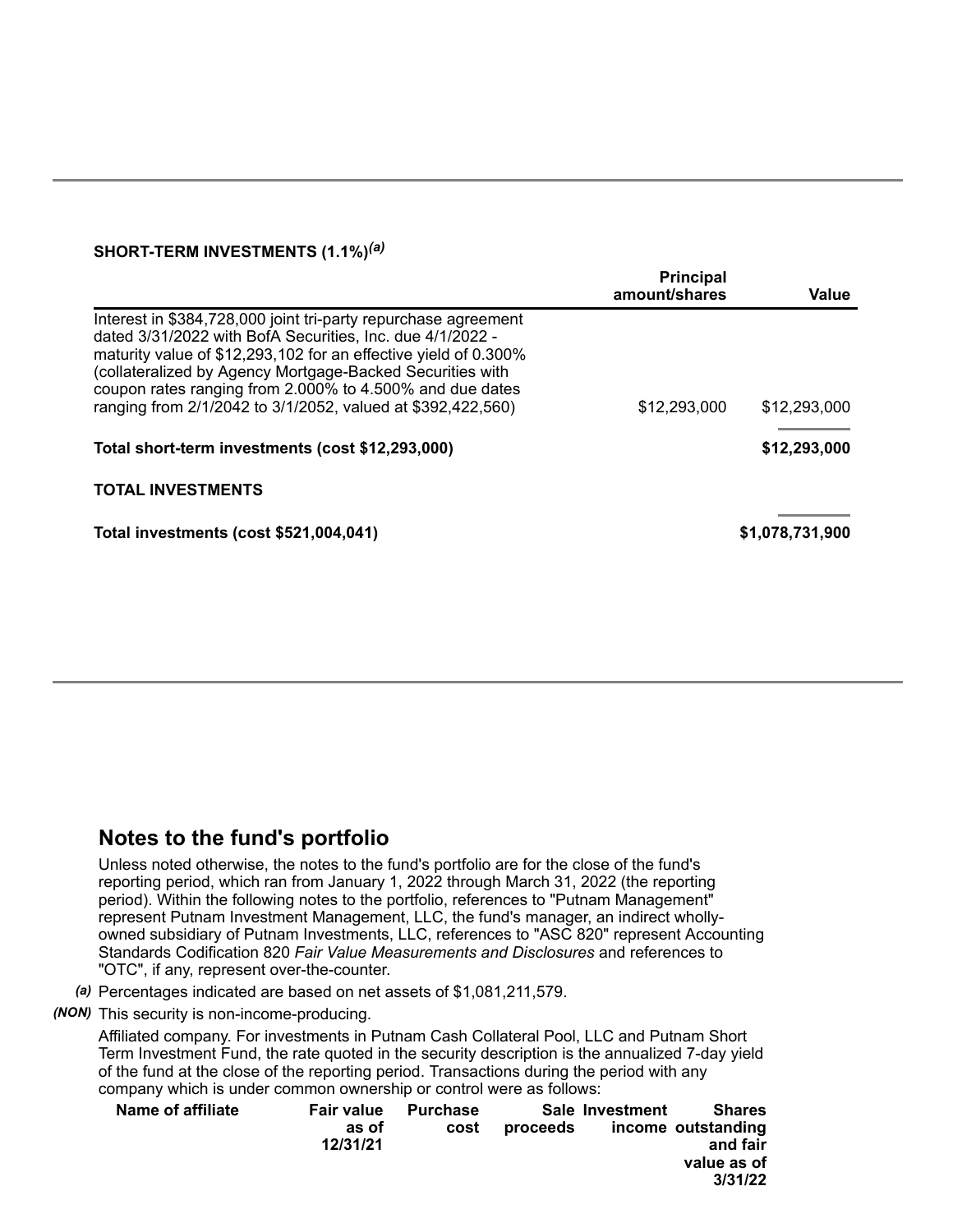| <b>Short-term</b><br>investments       |            |           |                                       |         |  |
|----------------------------------------|------------|-----------|---------------------------------------|---------|--|
| Putnam Cash Collateral<br>Pool, LLC*#  |            |           | \$3,164,850 \$14,632,270 \$17,797,120 | \$1.240 |  |
| Putnam Short Term<br>Investment Fund** | 12.033.506 | 7.058.947 | 19.092.453                            | 1.340   |  |
| Intal Short <sub>-</sub> term          |            |           |                                       |         |  |

#### **Total Short-term investments \$15,198,356 \$21,691,217 \$36,889,573 \$2,580 \$—**

\* The fund may lend securities, through its agent, to qualified borrowers in order to earn additional income. The loans are collateralized by cash in an amount at least equal to the fair value of the securities loaned. The fair value of securities loaned is determined daily and any additional required collateral is allocated to the fund on the next business day. The remaining maturities of the securities lending transactions are considered overnight and continuous. The risk of borrower default will be borne by the fund's agent; the fund will bear the risk of loss with respect to the investment of the cash collateral. The fund receives cash collateral, which is invested in Putnam Cash Collateral Pool, LLC, a limited liability company managed by an affiliate of Putnam Management. Investments in Putnam Cash Collateral Pool, LLC are valued at its closing net asset value each business day. There are no management fees charged to Putnam Cash Collateral Pool, LLC and there were no realized or unrealized gains or losses during the period.

# At the close of the reporting period, the fund did not have any securities on loan.

\*\* Management fees charged to Putnam Short Term Investment Fund have been waived by Putnam Management. There were no realized or unrealized gains or losses during the period.

### *(R)* Real Estate Investment Trust.

Unless otherwise noted, the rates quoted in Short-term investments security descriptions represent the weighted average yield to maturity.

The dates shown on debt obligations are the original maturity dates.

**Security valuation:** Portfolio securities and other investments are valued using policies and procedures adopted by the Board of Trustees. The Trustees have formed a Pricing Committee to oversee the implementation of these procedures and have delegated responsibility for valuing the fund's assets in accordance with these procedures to Putnam Management. Putnam Management has established an internal Valuation Committee that is responsible for making fair value determinations, evaluating the effectiveness of the pricing policies of the fund and reporting to the Pricing Committee.

Investments for which market quotations are readily available are valued at the last reported sales price on their principal exchange, or official closing price for certain markets, and are classified as Level 1 securities under ASC 820. If no sales are reported, as in the case of some securities that are traded OTC, a security is valued at its last reported bid price and is generally categorized as a Level 2 security.

Market quotations are not considered to be readily available for certain debt obligations (including short-term investments with remaining maturities of 60 days or less) and other investments; such investments are valued on the basis of valuations furnished by an independent pricing service approved by the Trustees or dealers selected by Putnam Management. Such services or dealers determine valuations for normal institutional-size trading units of such securities using methods based on market transactions for comparable securities and various relationships, generally recognized by institutional traders, between securities (which consider such factors as security prices, yields, maturities and ratings). These securities will generally be categorized as Level 2.

Many securities markets and exchanges outside the U.S. close prior to the scheduled close of the New York Stock Exchange and therefore the closing prices for securities in such markets or on such exchanges may not fully reflect events that occur after such close but before the scheduled close of the New York Stock Exchange. Accordingly, on certain days, the fund will fair value certain foreign equity securities taking into account multiple factors including movements in the U.S. securities markets, currency valuations and comparisons to the valuation of American Depository Receipts, exchange-traded funds and futures contracts. The foreign equity securities, which would generally be classified as Level 1 securities, will be transferred to Level 2 of the fair value hierarchy when they are valued at fair value. The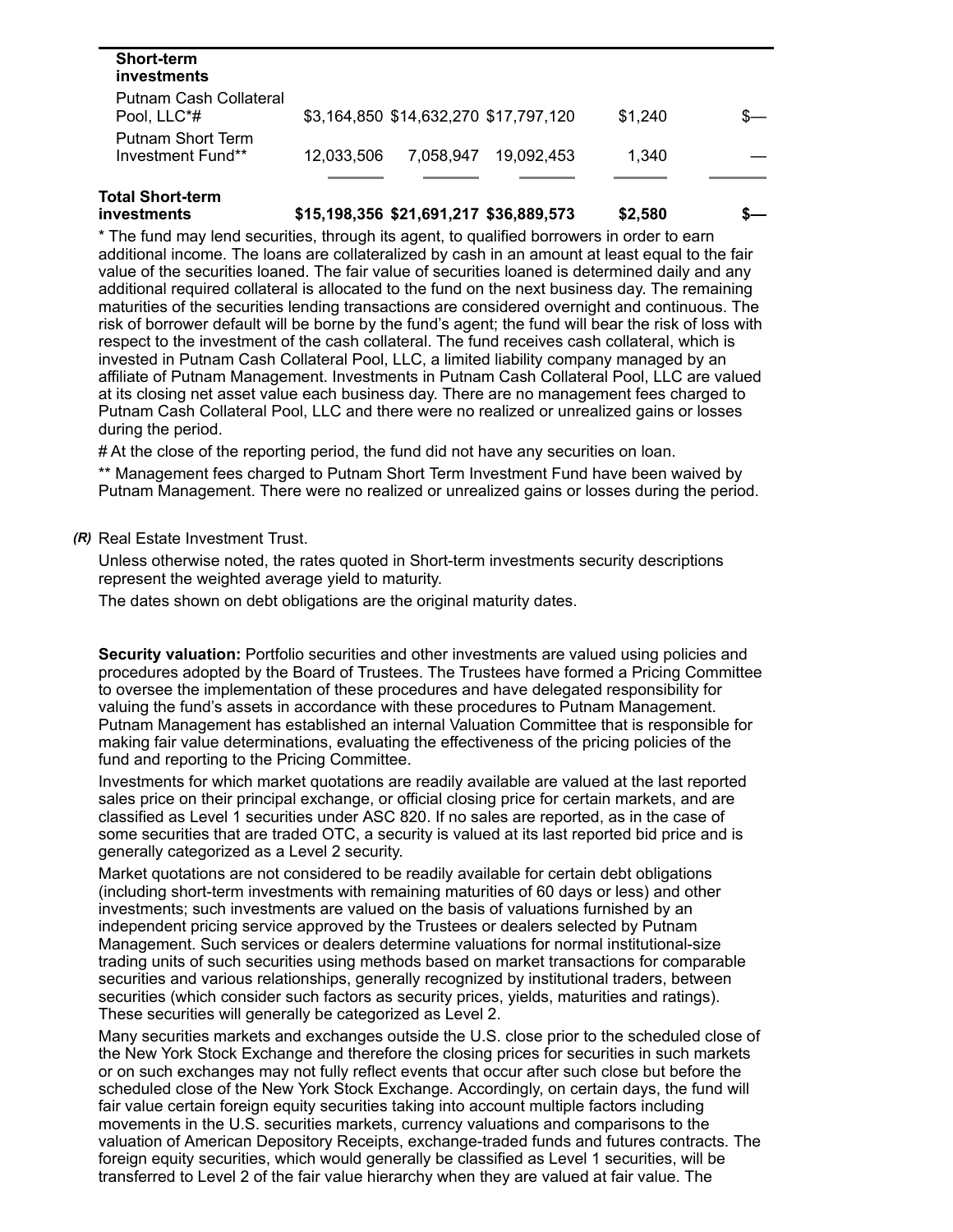number of days on which fair value prices will be used will depend on market activity and it is possible that fair value prices will be used by the fund to a significant extent. Securities quoted in foreign currencies, if any, are translated into U.S. dollars at the current exchange rate.

To the extent a pricing service or dealer is unable to value a security or provides a valuation that Putnam Management does not believe accurately reflects the security's fair value, the security will be valued at fair value by Putnam Management in accordance with policies and procedures approved by the Trustees. Certain investments, including certain restricted and illiquid securities and derivatives, are also valued at fair value following procedures approved by the Trustees. These valuations consider such factors as significant market or specific security events such as interest rate or credit quality changes, various relationships with other securities, discount rates, U.S. Treasury, U.S. swap and credit yields, index levels, convexity exposures, recovery rates, sales and other multiples and resale restrictions. These securities are classified as Level 2 or as Level 3 depending on the priority of the significant inputs.

To assess the continuing appropriateness of fair valuations, the Valuation Committee reviews and affirms the reasonableness of such valuations on a regular basis after considering all relevant information that is reasonably available. Such valuations and procedures are reviewed periodically by the Trustees. The fair value of securities is generally determined as the amount that the fund could reasonably expect to realize from an orderly disposition of such securities over a reasonable period of time. By its nature, a fair value price is a good faith estimate of the value of a security in a current sale and does not reflect an actual market price, which may be different by a material amount.

**Repurchase agreements:** The fund, or any joint trading account, through its custodian, receives delivery of the underlying securities, the fair value of which at the time of purchase is required to be in an amount at least equal to the resale price, including accrued interest. Collateral for certain tri-party repurchase agreements, which totaled \$12,538,860 at the end of the reporting period, is held at the counterparty's custodian in a segregated account for the benefit of the fund and the counterparty. Putnam Management is responsible for determining that the value of these underlying securities is at all times at least equal to the resale price, including accrued interest. In the event of default or bankruptcy by the other party to the agreement, retention of the collateral may be subject to legal proceedings.

**Master agreements:** The fund is a party to ISDA (International Swaps and Derivatives Association, Inc.) Master Agreements (Master Agreements) with certain counterparties that govern OTC derivative and foreign exchange contracts entered into from time to time. The Master Agreements may contain provisions regarding, among other things, the parties' general obligations, representations, agreements, collateral requirements, events of default and early termination. With respect to certain counterparties, in accordance with the terms of the Master Agreements, collateral posted to the fund is held in a segregated account by the fund's custodian and, with respect to those amounts which can be sold or repledged, is presented in the fund's portfolio.

Collateral pledged by the fund is segregated by the fund's custodian and identified in the fund's portfolio. Collateral can be in the form of cash or debt securities issued by the U.S. Government or related agencies or other securities as agreed to by the fund and the applicable counterparty. Collateral requirements are determined based on the fund's net position with each counterparty.

Termination events applicable to the fund may occur upon a decline in the fund's net assets below a specified threshold over a certain period of time. Termination events applicable to counterparties may occur upon a decline in the counterparty's long-term and short-term credit ratings below a specified level. In each case, upon occurrence, the other party may elect to terminate early and cause settlement of all derivative and foreign exchange contracts outstanding, including the payment of any losses and costs resulting from such early termination, as reasonably determined by the terminating party. Any decision by one or more of the fund's counterparties to elect early termination could impact the fund's future derivative activity.

At the close of the reporting period, the fund did not have a net liability position on open derivative contracts subject to the Master Agreements.